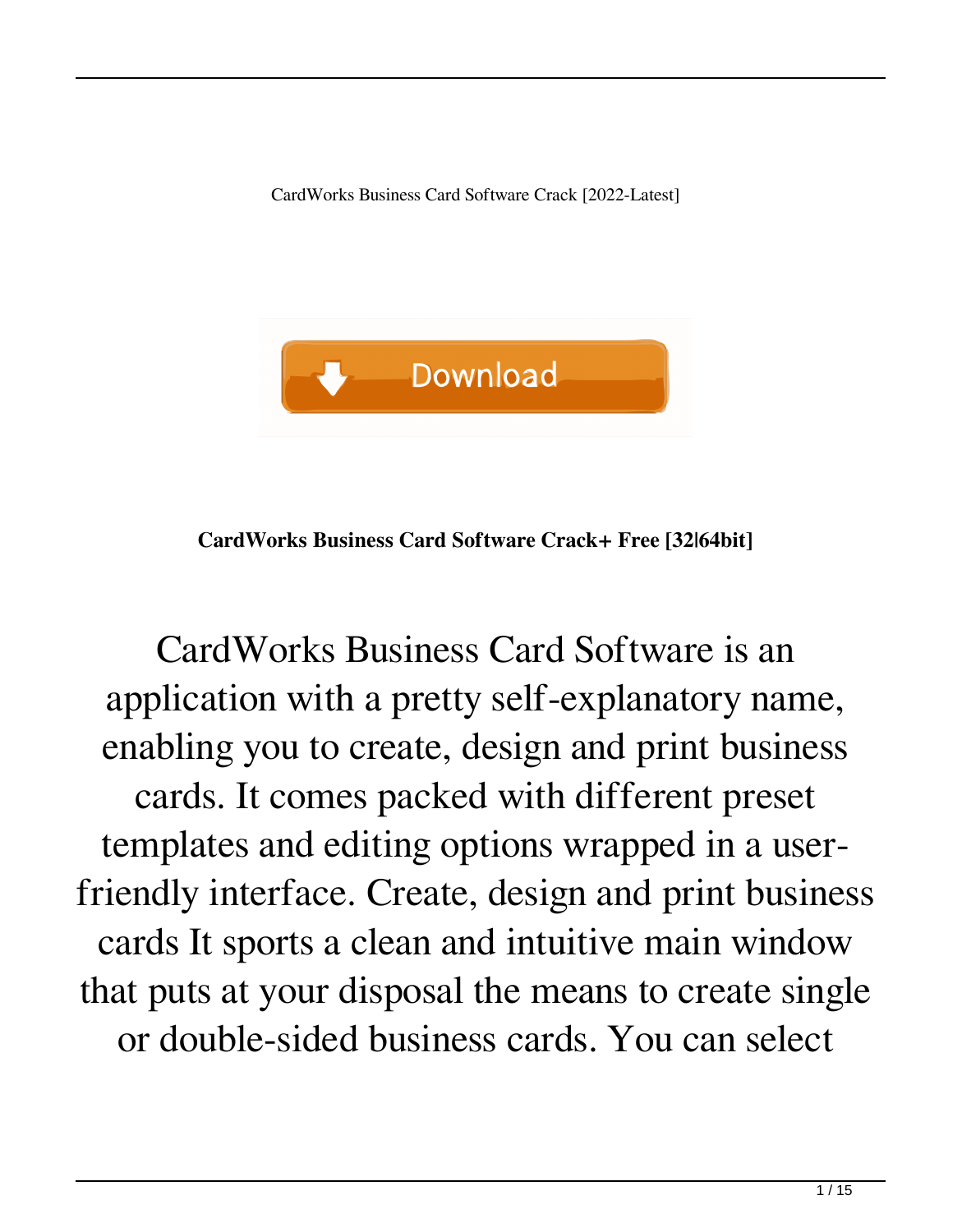between different card templates or download some more, directly from the primary panel of the application. Pick a template and set the business information Plus, it is possible to pick a color scheme and edit the business information, namely individual name, job position or title, organization name and slogan, address, phone, fax, email and website. When it comes to editing, you can change the font style, size and color of the selected text. Furthermore, the text can be moved to any area of the working environment with the use of the mouse cursor or built-in buttons, or by specifying the edge positions in the dedicated boxes. The preview pane allows you to view all the adjustments applied to the card, and you can also make the program display the front or back side of the card, or reset its layout to default state. Preview, print or export cards to PDF files CardWorks Business Card Software gives users the possibility to print the cards or export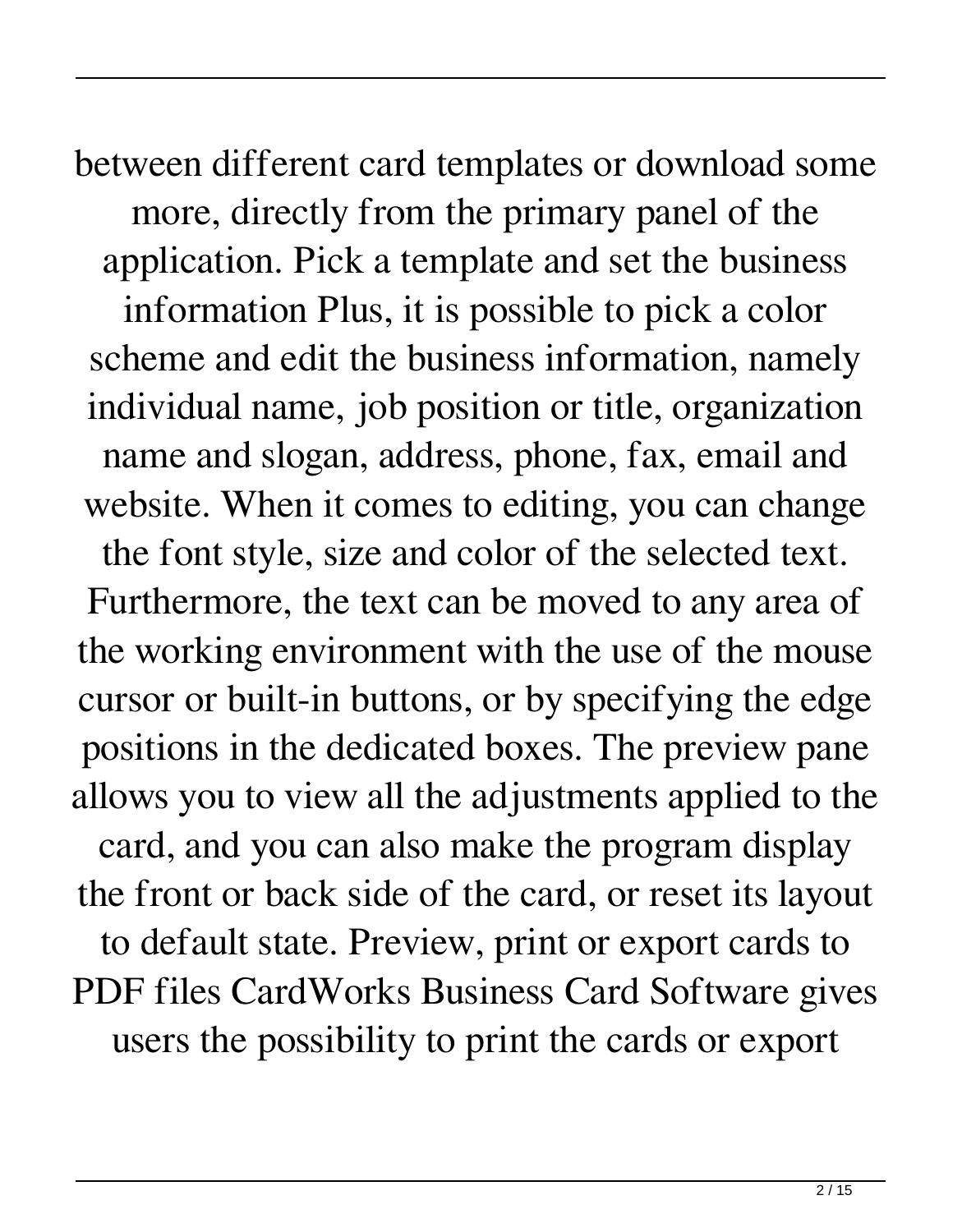them to PDF. You can actually view the project before printing it, select the number of cards per sheet and the card side to print, specify the margins and gaps, choose the paper size, cut the selected area, as well as print only the text. Additional settings allow users to set a default card size by selecting from different presets representative for some countries, such as Australia, Japan, China, USA, England and others. Intuitive business card designer with nifty features All in all, CardWorks Business Card Software gives you a hand whenever you want to design business cards with minimum effort. It's available in two editions, business and free for non-commercial use. The app had minimal impact on the computer's performance in our tests and worked smoothly on Windows 10. CardWorks Business Card Software Installation Guide 1. Open CardWorks Business Card Software on your

computer. If the program needs a license key,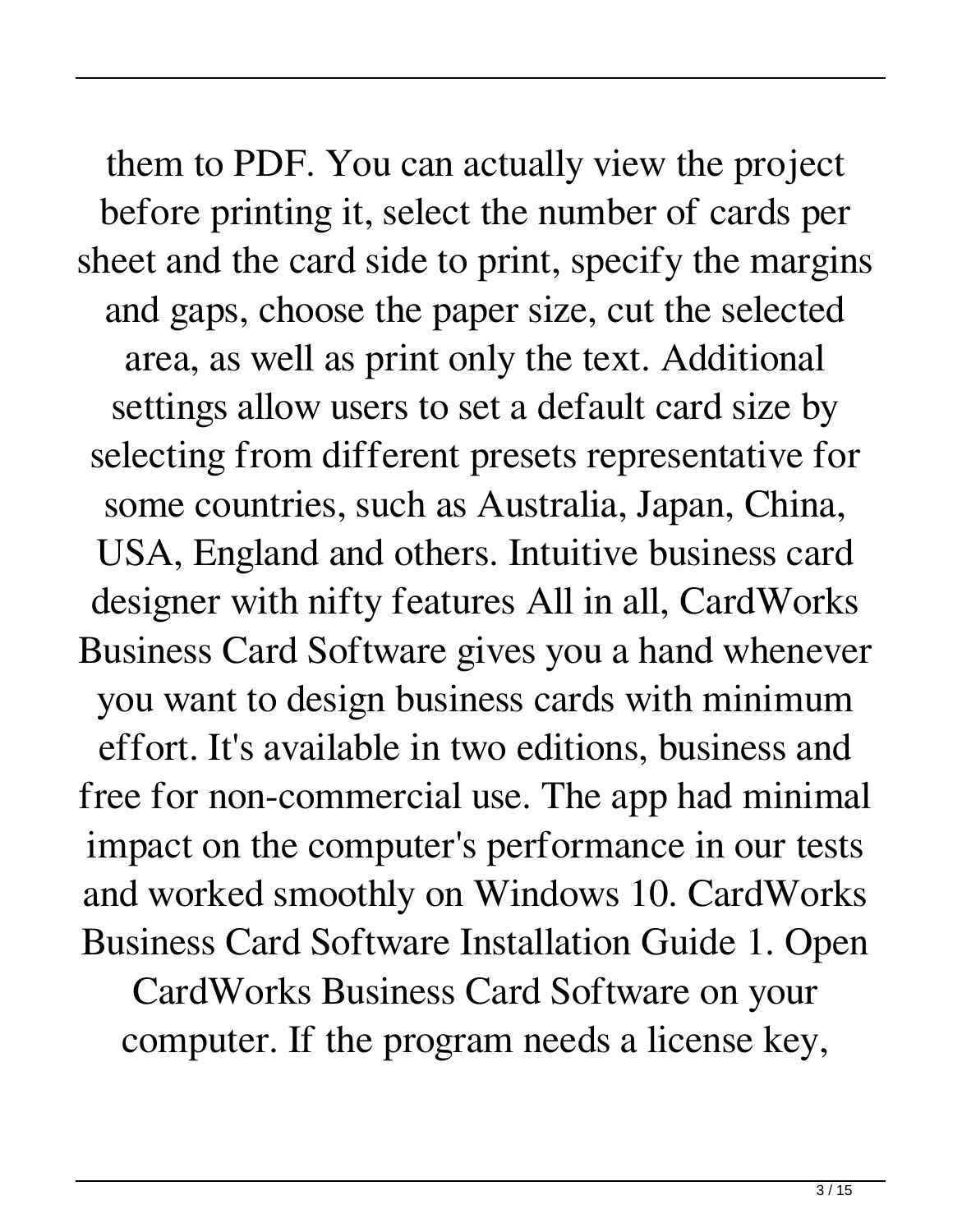launch the software and enter it on the keyboard. 2. If you are asked to choose a template, choose the one that suits the most the card to be created. The number of templates available depends on the edition of the program.

**CardWorks Business Card Software Crack [Win/Mac]**

KEYMACRO is a highly versatile and friendly tool for creating macro recordings. In addition, it supports recording of M-Player playlists, Automator Workflows and more. Moreover, it includes support for on-screen key presses, mouse clicks and a full set of MIDI options. CREATE MACROS You may use and record screen captures or keystrokes with a single click, have some actions repeating with a single press of a key or use predefined combinations of keys and mouse clicks to create a sequence of actions. Create macros in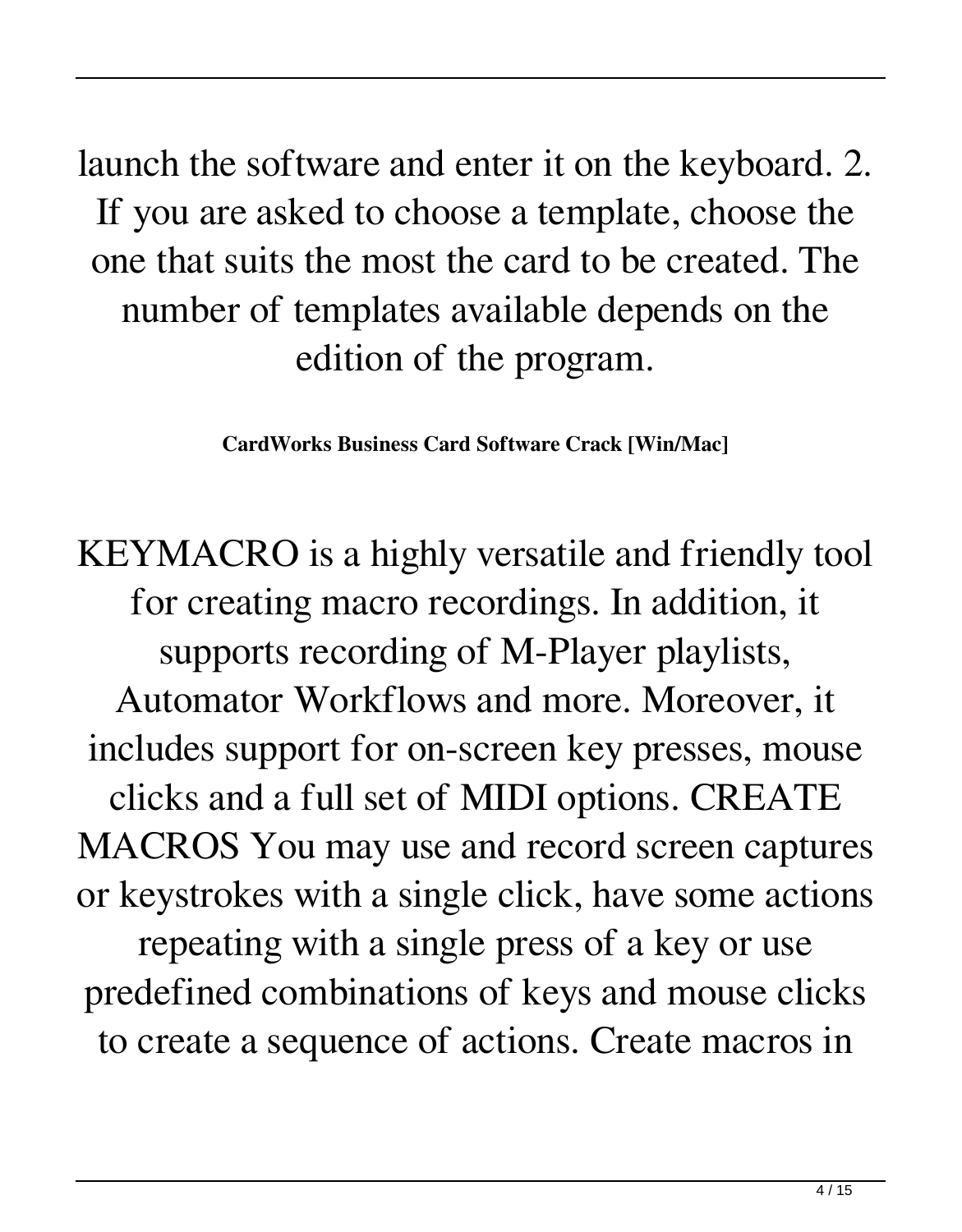the first line of a text file and your actions are saved there. It's easy to edit existing macros and create new ones. RECORD PLAYLISTS AND WORKFLOWS You may record your keyboard playlists as macro recordings for subsequent playback and use them as templates. Each playlist can have its own settings and effects, so you can control the output format of the playlist by selecting the format and audio track to be used for output. For instance, you may record a playlist with a track name, for its output format you can choose MP3, OGG, WAV, FLAC, AIF and AMR-NB. AUTOMATE YOUR TASKS You may use Automator Workflows to automate tasks, thus

eliminating the need to write VBA code. Besides, the tool supports Automator Actions, which are the main building blocks of Automator Workflows. The possibilities are endless. For instance, you may control audio streams, record a video file, connect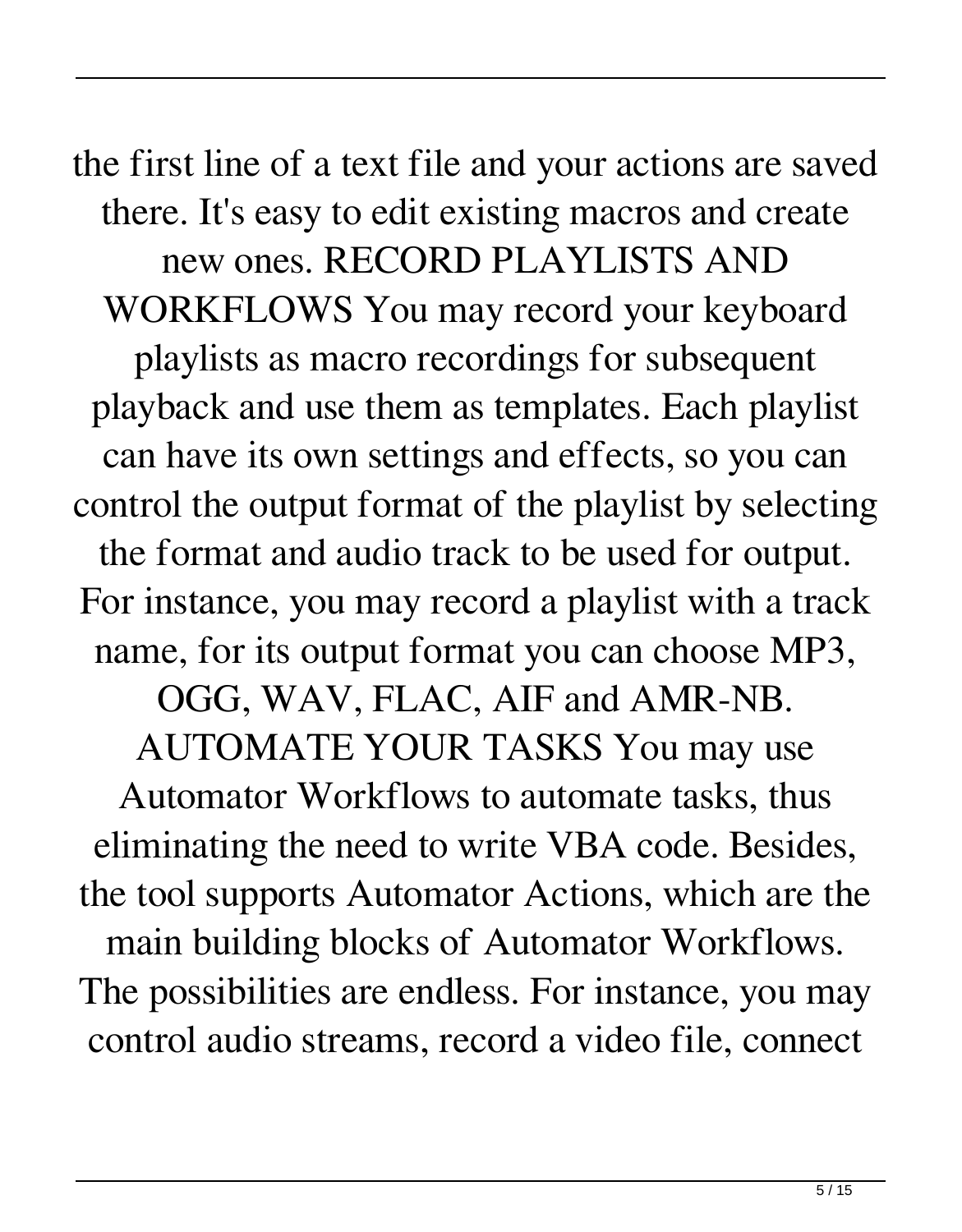two apps together and more. CREATE MIDI EVENTS KEYMACRO supports recording MIDI events and enables you to convert the recordings to MIDI sequences and save them as sequences. The generated MIDI events may have programmable parameters and sequencer tracks for easy editing. PLAY BACK RECORDINGS You can play back your recorded macros, workflows and sequences, as well as play the created Automator Actions. It's possible to change the audio track and have playback start automatically. USE MIDI CONTROLLERS Keys and controllers from M-Player and other apps may be assigned to create a variety of keyboard controls and MIDI actions. You can use pre-defined MIDI controllers or create your own. STAY CONNECTED KEYMACRO provides you with an integrated taskbar icon and shows the last recorded playlists, macros, sequences and Automator Actions. REAL-TIME SUPPORT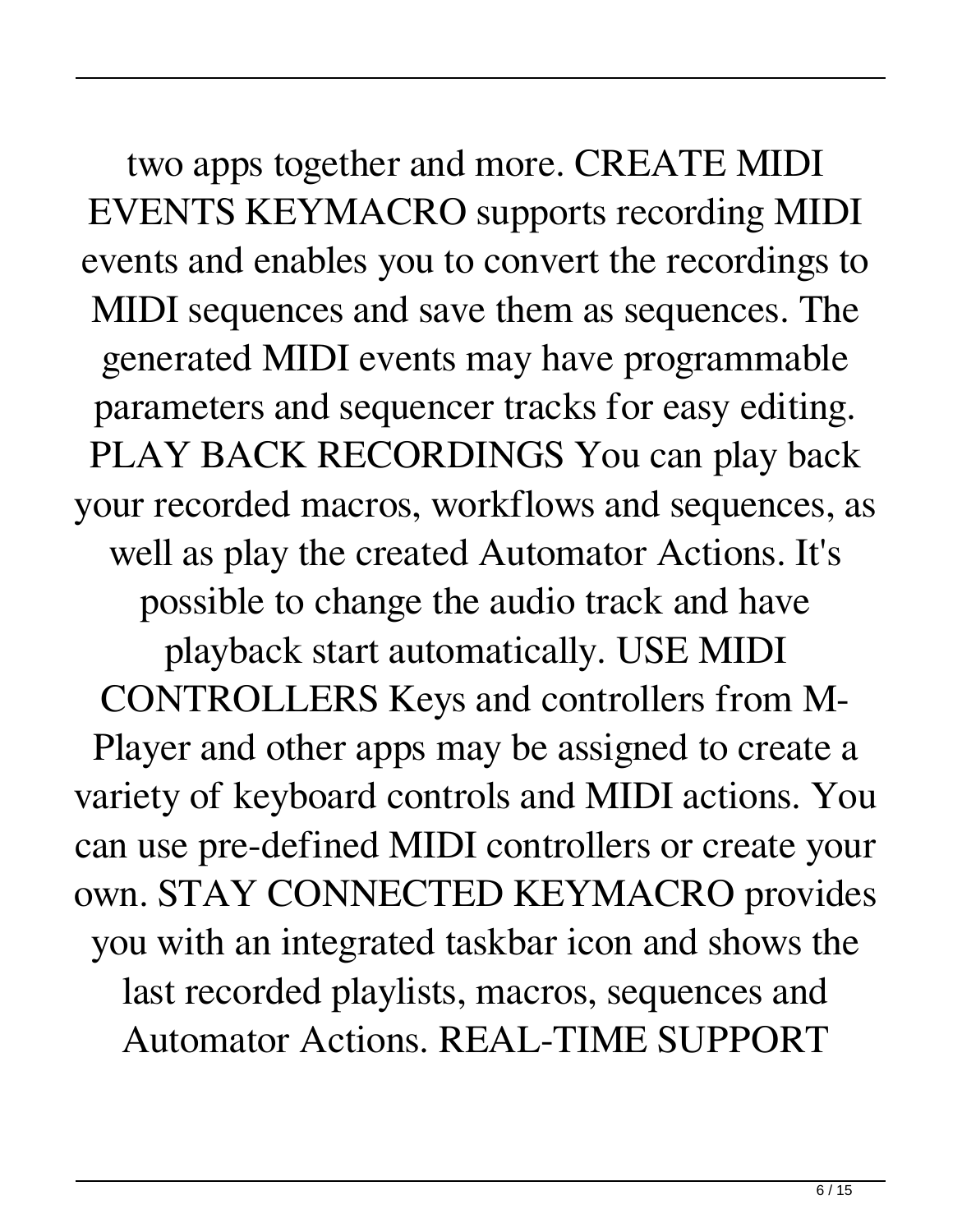When the recording is paused, you can see the status bar at the bottom of the main 81e310abbf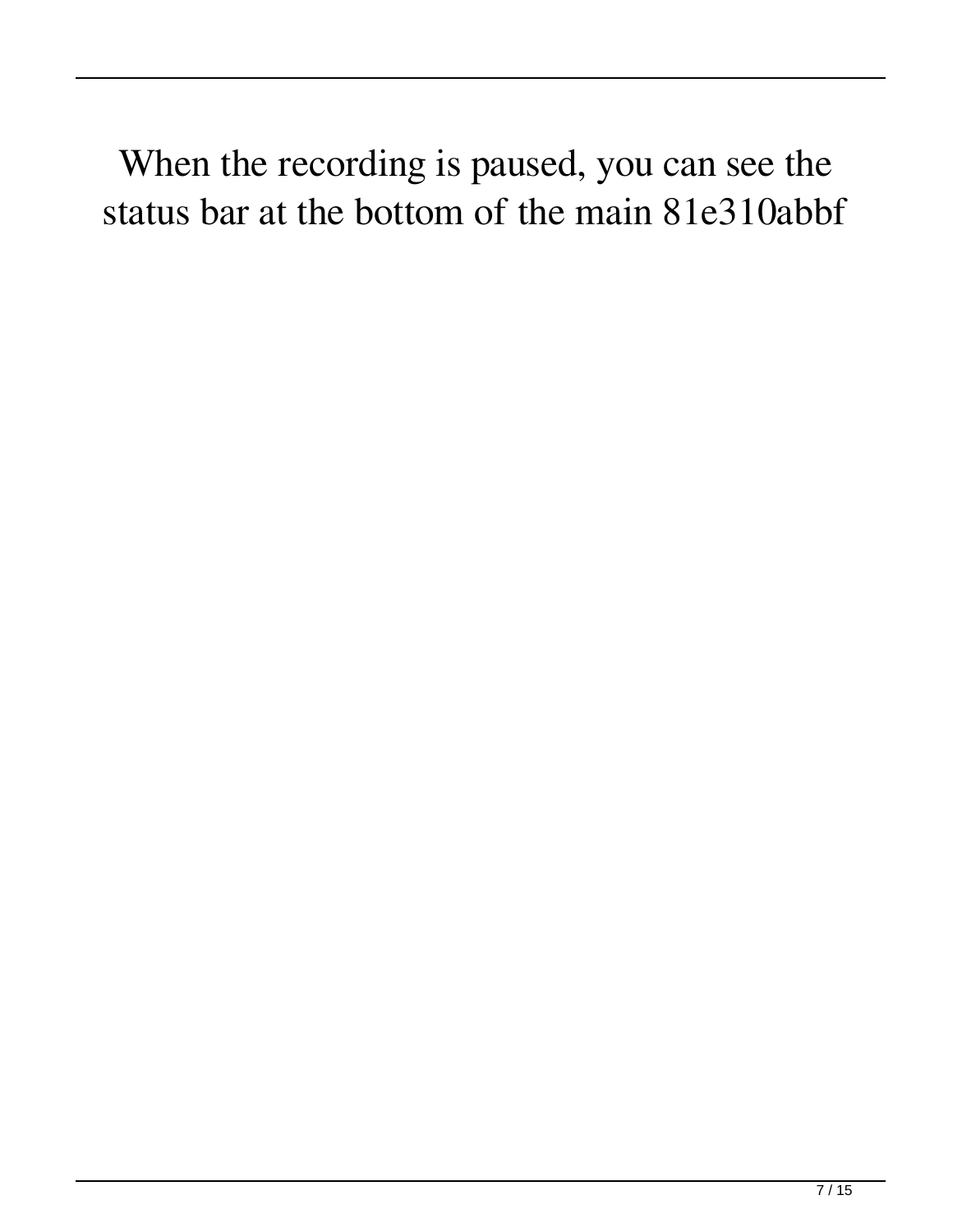**CardWorks Business Card Software Patch With Serial Key**

Create, design and print business cards. CardWorks Business Card Software is an application with a pretty self-explanatory name, enabling you to create, design and print business cards. It comes packed with different preset templates and editing options wrapped in a user-friendly interface. Create, design and print business cards It sports a clean and intuitive main window that puts at your disposal the means to create single or double-sided business cards. You can select between different card templates or download some more, directly from the primary panel of the application. Pick a template and set the business information Plus, it is possible to pick a color scheme and edit the business information, namely individual name, job position or title, organization name and slogan, address, phone, fax, email and website. When it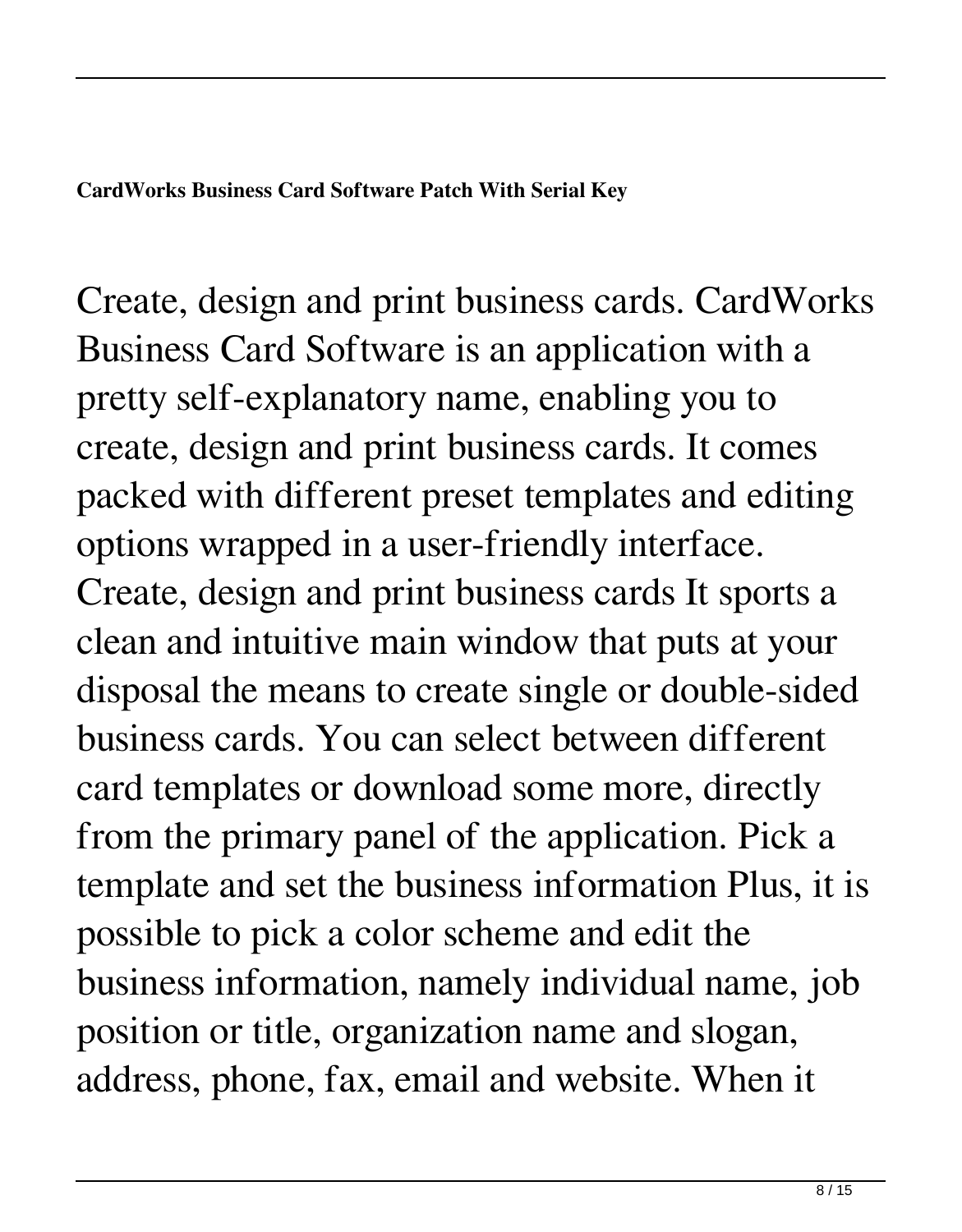comes to editing, you can change the font style, size

and color of the selected text. Furthermore, the text can be moved to any area of the working environment with the use of the mouse cursor or built-in buttons, or by specifying the edge positions in the dedicated boxes. The preview pane allows you to view all the adjustments applied to the card, and you can also make the program display the front or back side of the card, or reset its layout to default state. Preview, print or export cards to PDF files CardWorks Business Card Software gives users the possibility to print the cards or export them to PDF. You can actually view the project before printing it, select the number of cards per sheet and the card side to print, specify the margins and gaps, choose the paper size, cut the selected area, as well as print only the text. Additional settings allow users to set a default card size by selecting from different presets representative for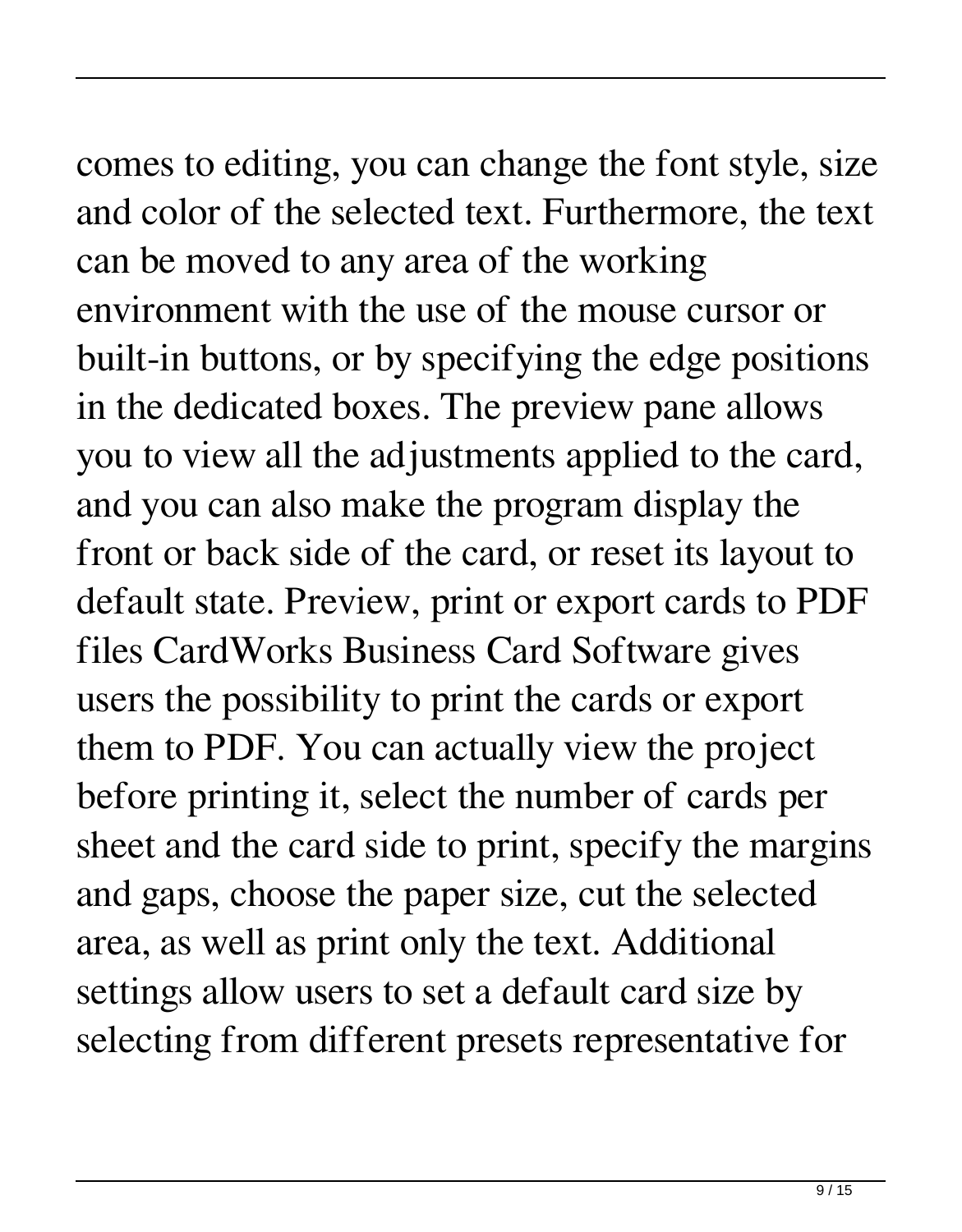## some countries, such as Australia, Japan, China,

USA, England and others. Intuitive business card designer with nifty features All in all, CardWorks Business Card Software gives you a hand whenever you want to design business cards with minimum effort. It's available in two editions, business and free for non-commercial use. The app had minimal impact on the computer's performance in our tests and worked smoothly on Windows 10. CardWorks Business Card Software Free Screenshot CardWorks Business Card Software is an application with a pretty self-explanatory name, enabling you to create, design and print business cards. It comes packed with different preset templates and editing options wrapped in a userfriendly interface. Create, design and print business cards It sports

**What's New In CardWorks Business Card Software?**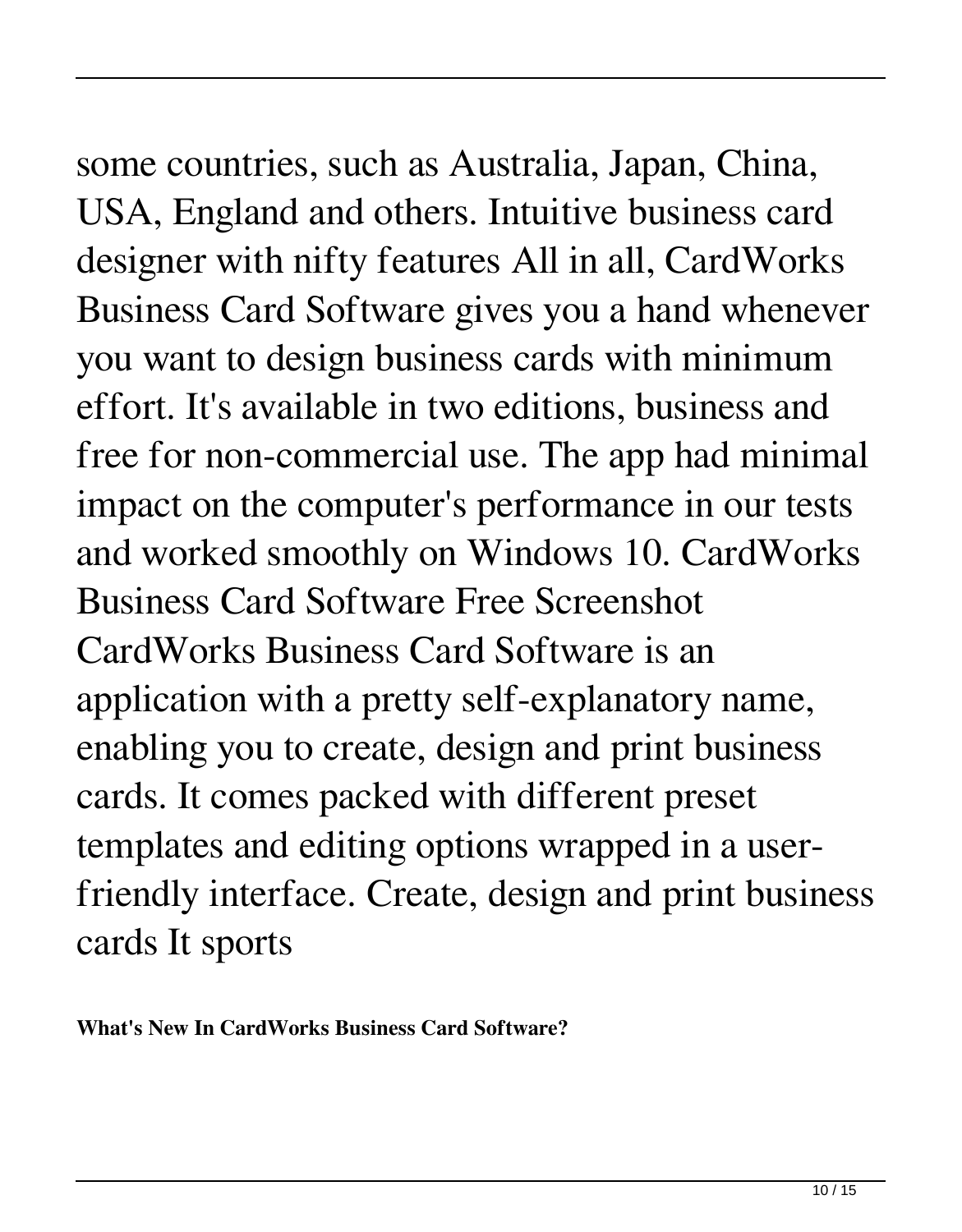CardWorks Business Card Software is an application with a pretty self-explanatory name, enabling you to create, design and print business cards. It comes packed with different preset templates and editing options wrapped in a userfriendly interface. Create, design and print business cards It sports a clean and intuitive main window that puts at your disposal the means to create single or double-sided business cards. You can select between different card templates or download some more, directly from the primary panel of the application. Pick a template and set the business information Plus, it is possible to pick a color scheme and edit the business information, namely individual name, job position or title, organization name and slogan, address, phone, fax, email and website. When it comes to editing, you can change the font style, size and color of the selected text. Furthermore, the text can be moved to any area of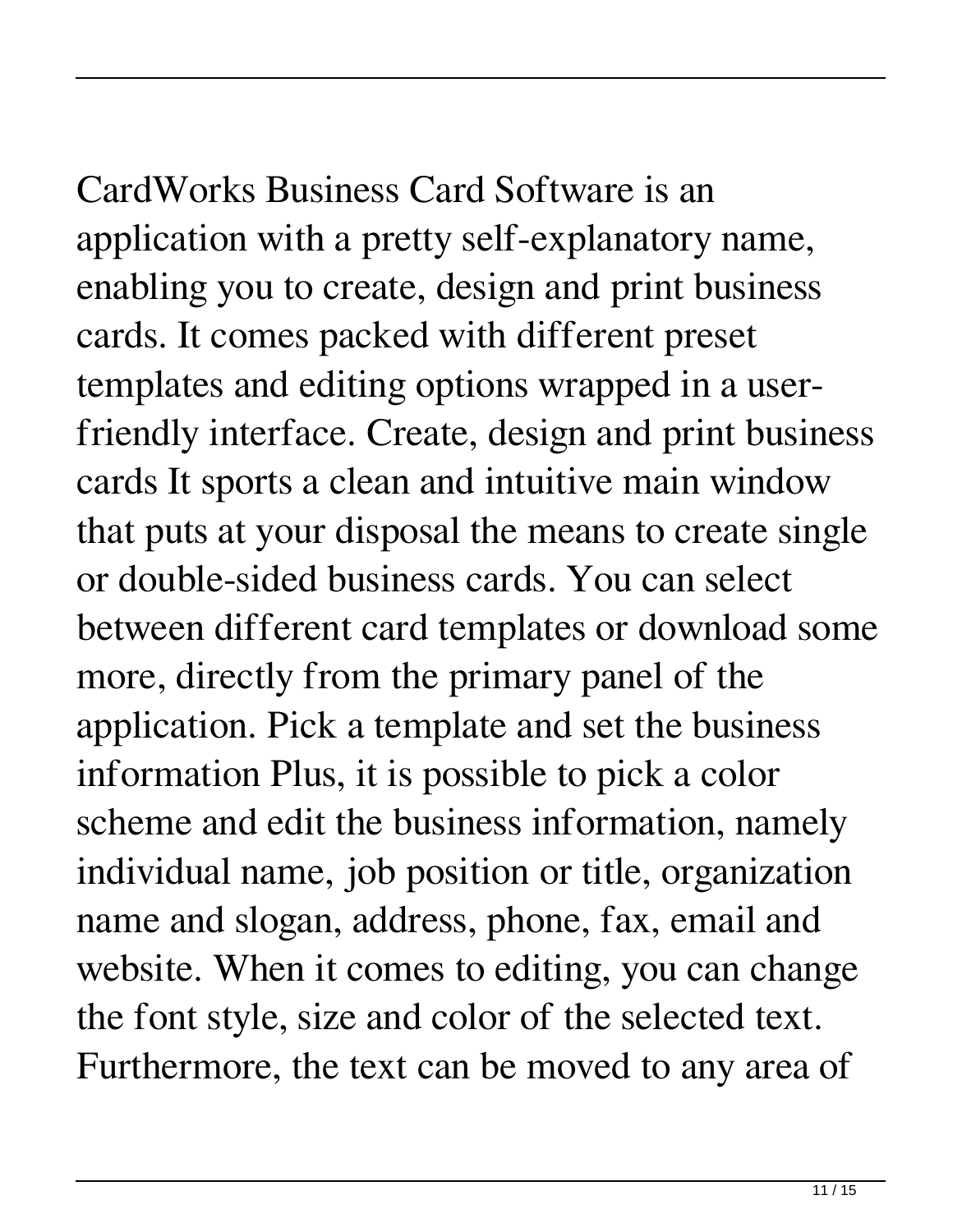## the working environment with the use of the mouse

cursor or built-in buttons, or by specifying the edge positions in the dedicated boxes. The preview pane allows you to view all the adjustments applied to the card, and you can also make the program display the front or back side of the card, or reset its layout to default state. Preview, print or export cards to PDF files CardWorks Business Card Software gives users the possibility to print the cards or export them to PDF. You can actually view the project before printing it, select the number of cards per sheet and the card side to print, specify the margins and gaps, choose the paper size, cut the selected area, as well as print only the text. Additional settings allow users to set a default card size by selecting from different presets representative for some countries, such as Australia, Japan, China, USA, England and others. Intuitive business card designer with nifty features All in all, CardWorks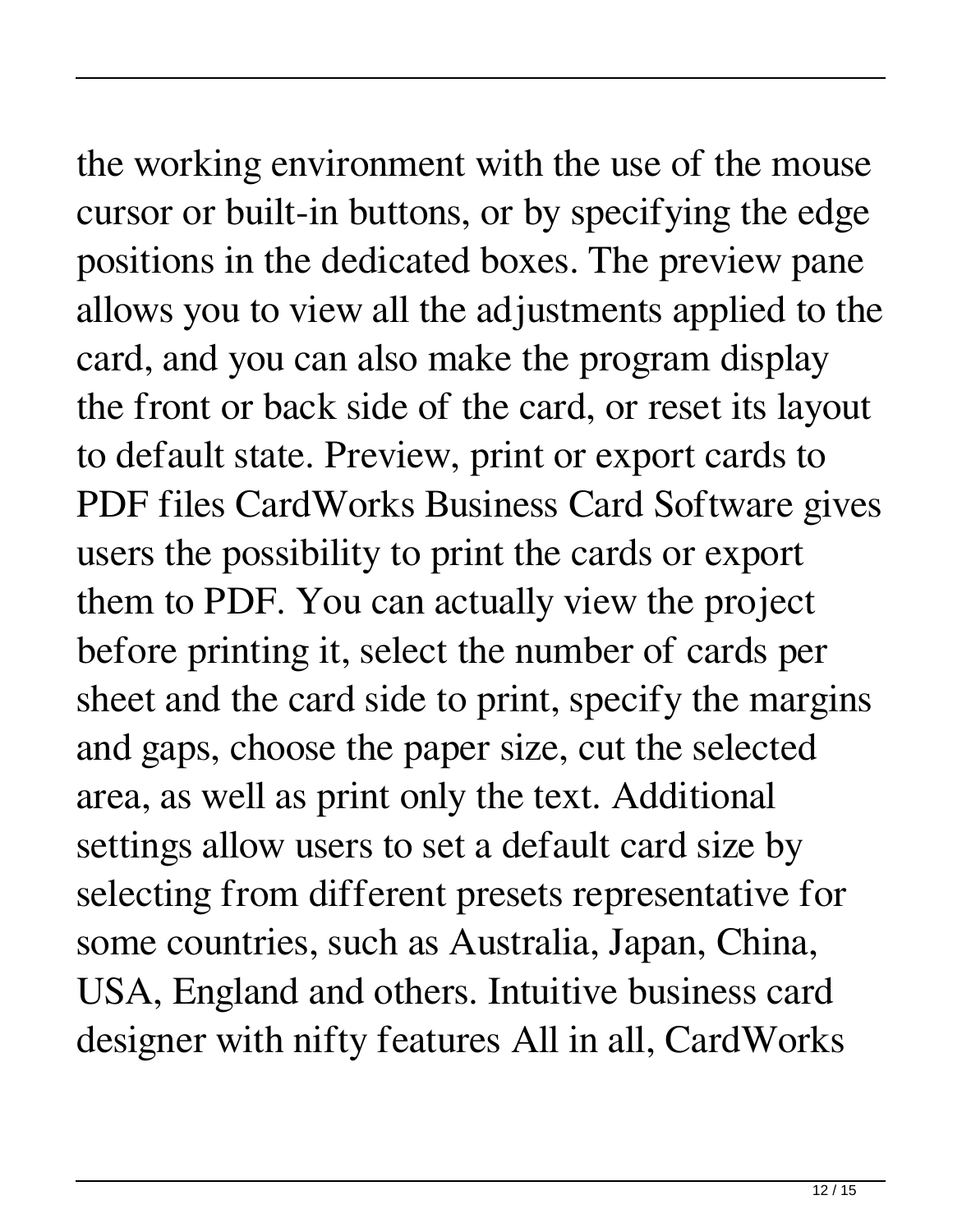## Business Card Software gives you a hand whenever

you want to design business cards with minimum effort. It's available in two editions, business and free for non-commercial use. The app had minimal impact on the computer's performance in our tests and worked smoothly on Windows 10. Features: - Business card creator and designer - Simple and intuitive user interface - Single- and double-sided business cards printing - Business card printing from the preview pane or from the application - Export business cards as PDF documents - User can start a card-design project and save it to memory - Application supports 52 languages - Restart the application after changing color schemes - Application is compatible with Windows 10 - Print preview allows users to preview their business cards - Product key can be saved to your favorite places - Application is equipped with a Help & Support panel - Fast card printing - Two editions of the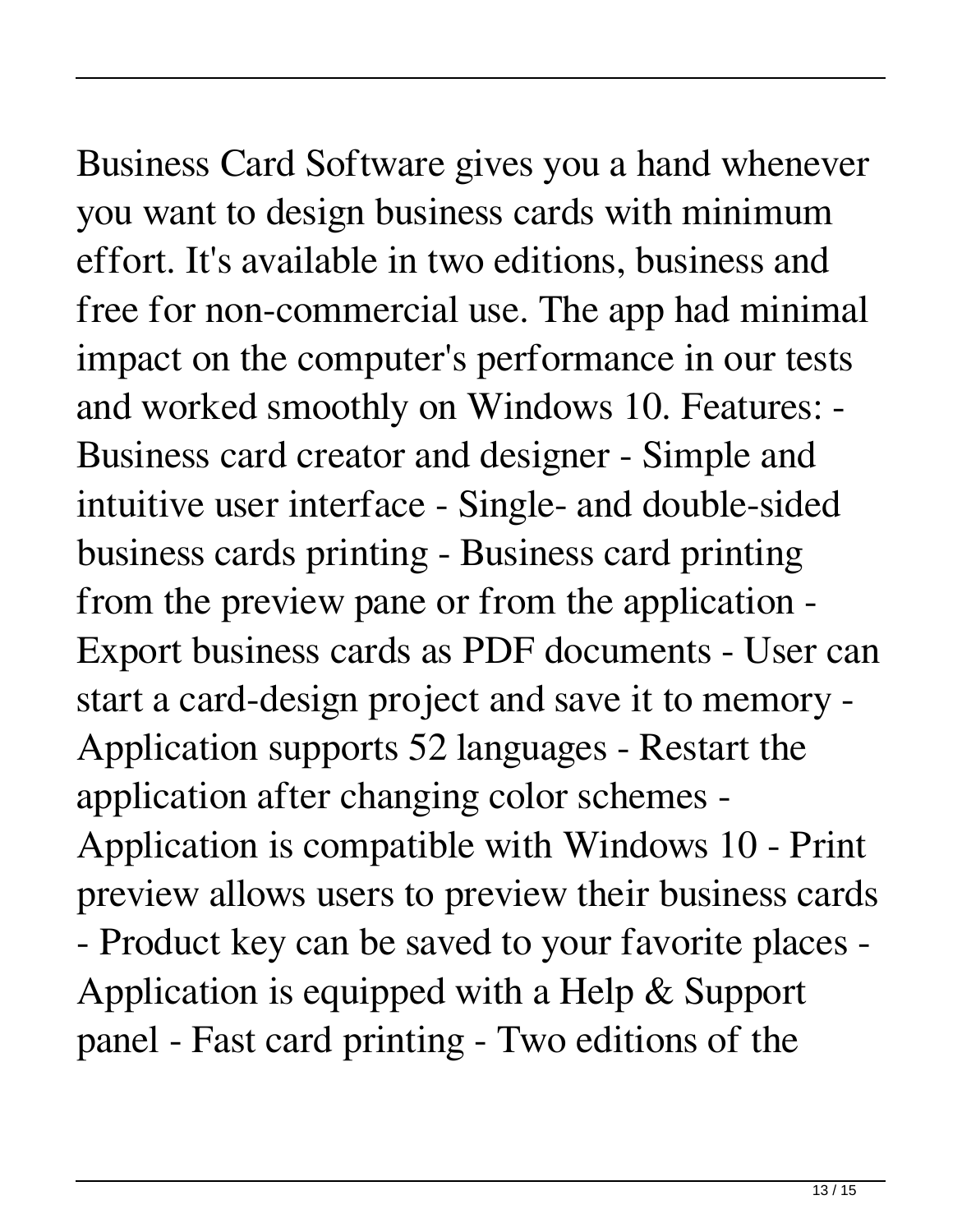program - Business and Free for non-commercial use - The latest update is available in the Market 5.